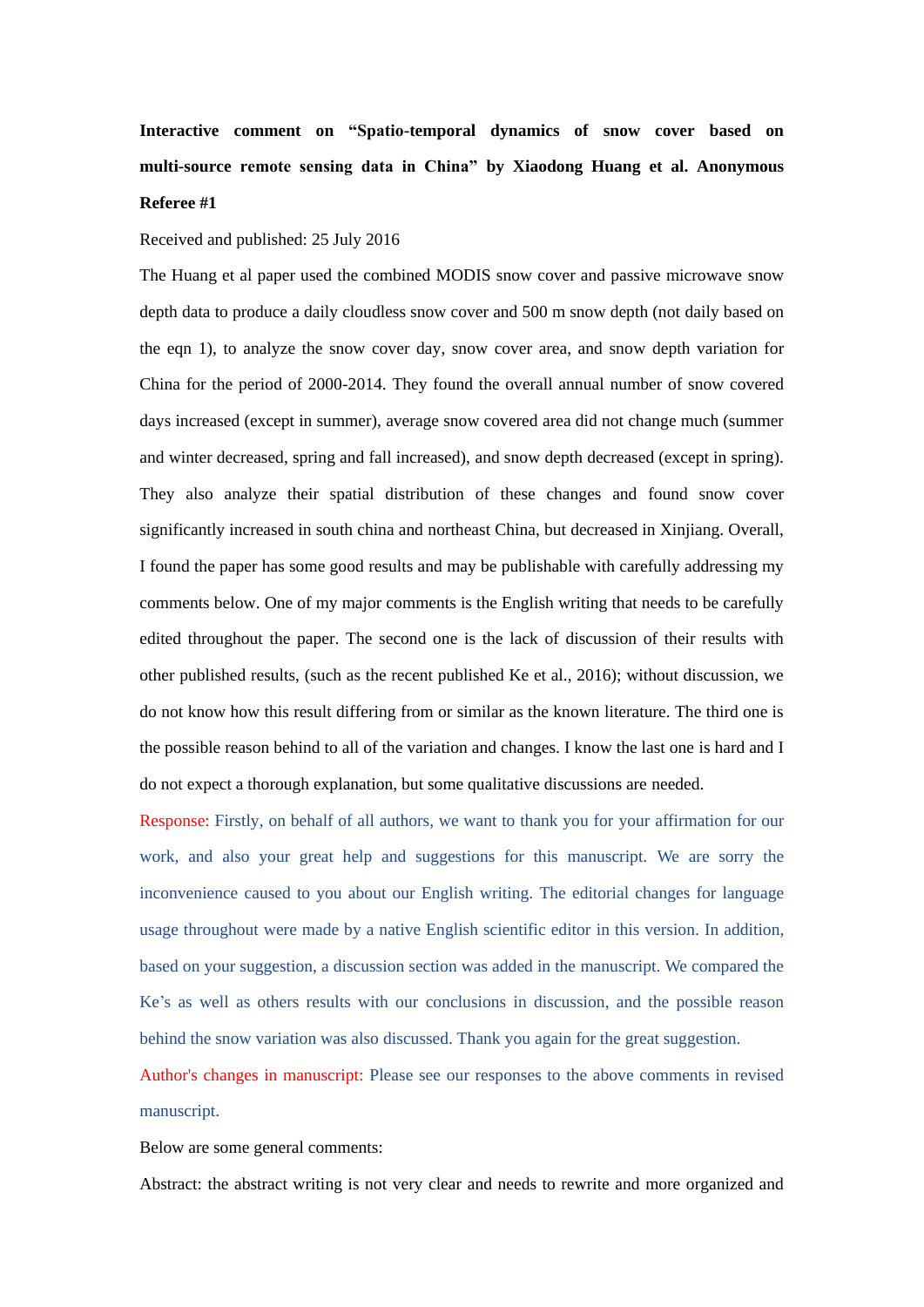more clarification. For example, in Line 15-19, they talked about the snow covered days and snow cover area, but these two contents are mixed in several sentences; snow depth is also mentioned here, but later in line 20-21, snow depth is mentioned again. I also confused in the line 15, they said snow depth increased, but 20-21, snow depth was decreased except in spring. Unless the increase in spring is much larger than the decreased in other seasons, it is not possible to see the annual snow depth was increased as stated in line 15. If this is the case, then authors should make this statement clear, not let readers to figure it out. Also the last sentence in the abstract, authors should say all regions with increase together, then all regions with decrease together, not as did here. Also it is not clear in the last sentence, snow cover means snow cover area, days, or depth?

Response: We rewrote the Abstract based on your suggestion. Thanks.

#### Author's changes in manuscript:

**Abstract.** By combining optical remote sensing snow cover products with passive microwave remote sensing snow depth (SD) data, we produced a MODIS cloudless binary snow cover product and a 500 m spatial resolution downscaling snow depth product. The temporal and spatial variations of snow cover from December 2000 to November 2014 in China were analyzed. The results indicate that over the past 14 years, 1) the perennial average annual snow-covered area (SCA) in China has been 11.3% over the entire year and 27% during the winter. The average SCA during the summer and winter decreased, whereas the average SCA during the spring and fall increased, and the overall average annual SCA did not change significantly. 2) The snow-covered days (SCDs) during the winter, spring, and fall all increased, whereas they decreased during the summer, and the annual SCDs increased. 3) The average SD during the winter, summer, and fall decreased, the average SD during the spring increased, and the overall average SD increased over the past decade. 4) The spatial distributions of the areas of increase and decrease average annual SD were highly consistent with those of the annual SCDs, and were also consistent with the variations in each season. 5) The regional differences in the variation of snow cover in China were significant. The SCD and SD increased significantly in South and Northeast China, decreased significantly in northern Xinjiang Province. The SCD and SD increased on the southwest edge and in the southeast part of the Tibetan Plateau, whereas it decreased in the north and northwest regions.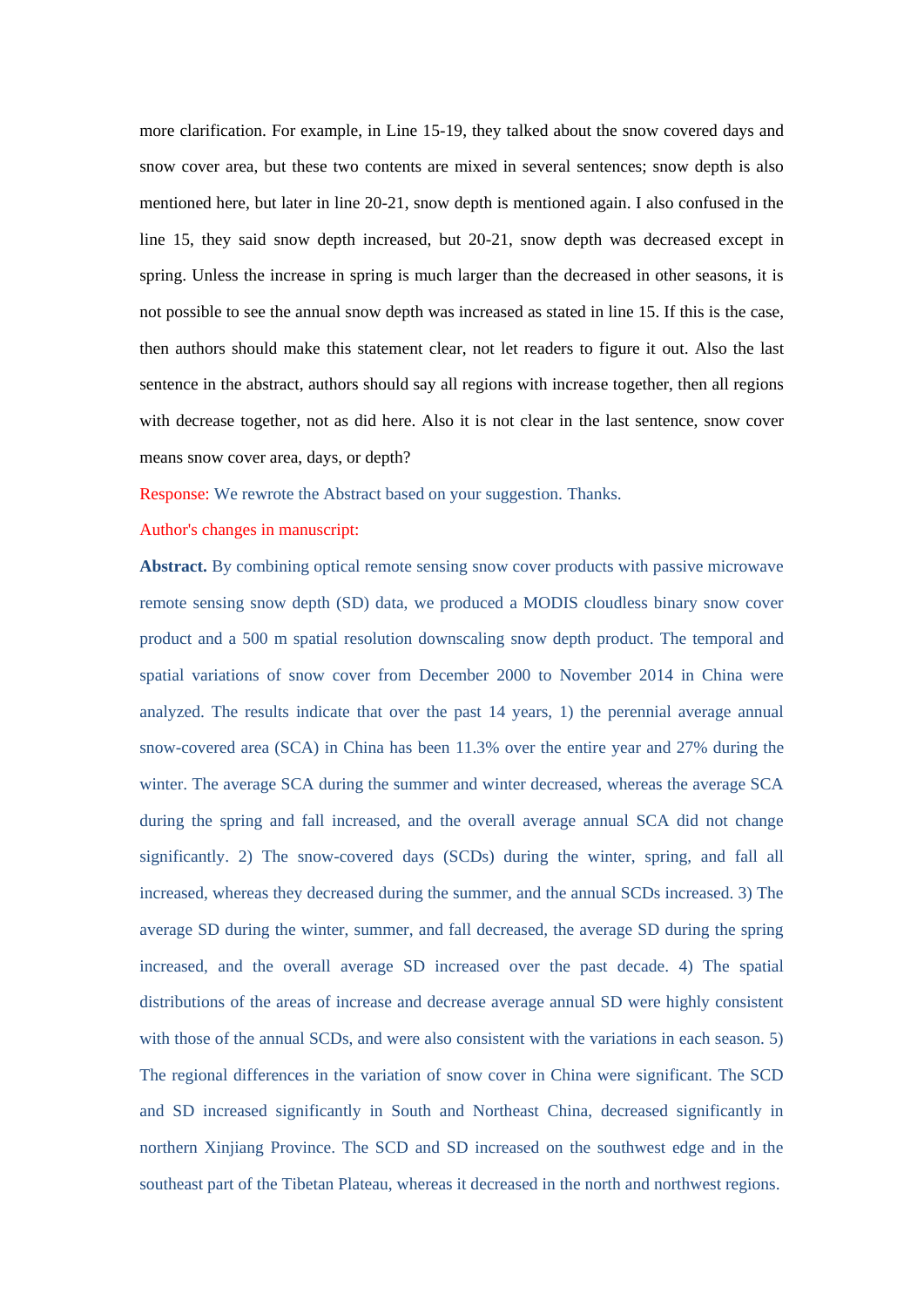1. Introduction: the part should be more focused on the topic of study and does not need to include everything that does not link to the topic of snow cover change in China. From 52 to 92, authors list many snow cover studies, I don't think it make sense, you should only mention the most relevant and should discuss in the end of the paper that how your results differ from, similar with or extent those studies, so your study is not just a study, but a significant addition to the current literature.

Response: We revised introduction part based on your comments, Thanks. First, the references focused on the snow cover change in China were moved in discussion part, which as a basis to compare with our results. Second, the origin introduction of the study area was also moved in Introduction, to emphasis the important of this study.

Author's changes in manuscript:

**1 Introduction.** Snow cover is closely related to human lives, and it has both positive and negative effects (Liang et al., 2004). High and mid-latitude regions contain abundant snow cover and glacial resources, which are the source regions for many rivers (Zhang et al., 2002). Snowmelt runoff can make up more than 50% of the total discharge of many drainage basins (Seidel and Martinec, 2004). Snow cover is an important resource for industrial, agricultural, and domestic water use. Especially in arid and semi-arid regions, the development of agricultural irrigation and animal husbandry relies on the melting of snow cover (Pulliainen, 2006; Li, 2001). Winter water deficiencies can easily cause droughts (Cezar Kongoli et al., 2012). On the other hand, flood disasters caused by melting snow cover and snow disasters such as avalanches, glacial landslides, and snowdrifts are also common (Gao et al., 2008; Liu et al., 2011; Shen et al., 2013).

Rising temperatures due to global warming rapidly change the snow cover conditions in seasonal snow-covered regions, which has led to accelerated melting of most ice sheets and permanent snow covers (Yao et al., 2012), increasing snowline elevations (Chen, 2014), decreasing wetland areas, and the reallocation of precipitation, which has further led to frequent floods and snow disasters (Lee et al., 2013; Wang et al., 2013). Global warming is an indisputable fact. Rising temperature will strongly affect alpine and polar snow cover (IPCC, 2013). The variation of global and regional snow covers greatly affects the use of snow resources by humanity, and the feedback mechanism of albedo further affects climate (Bloch,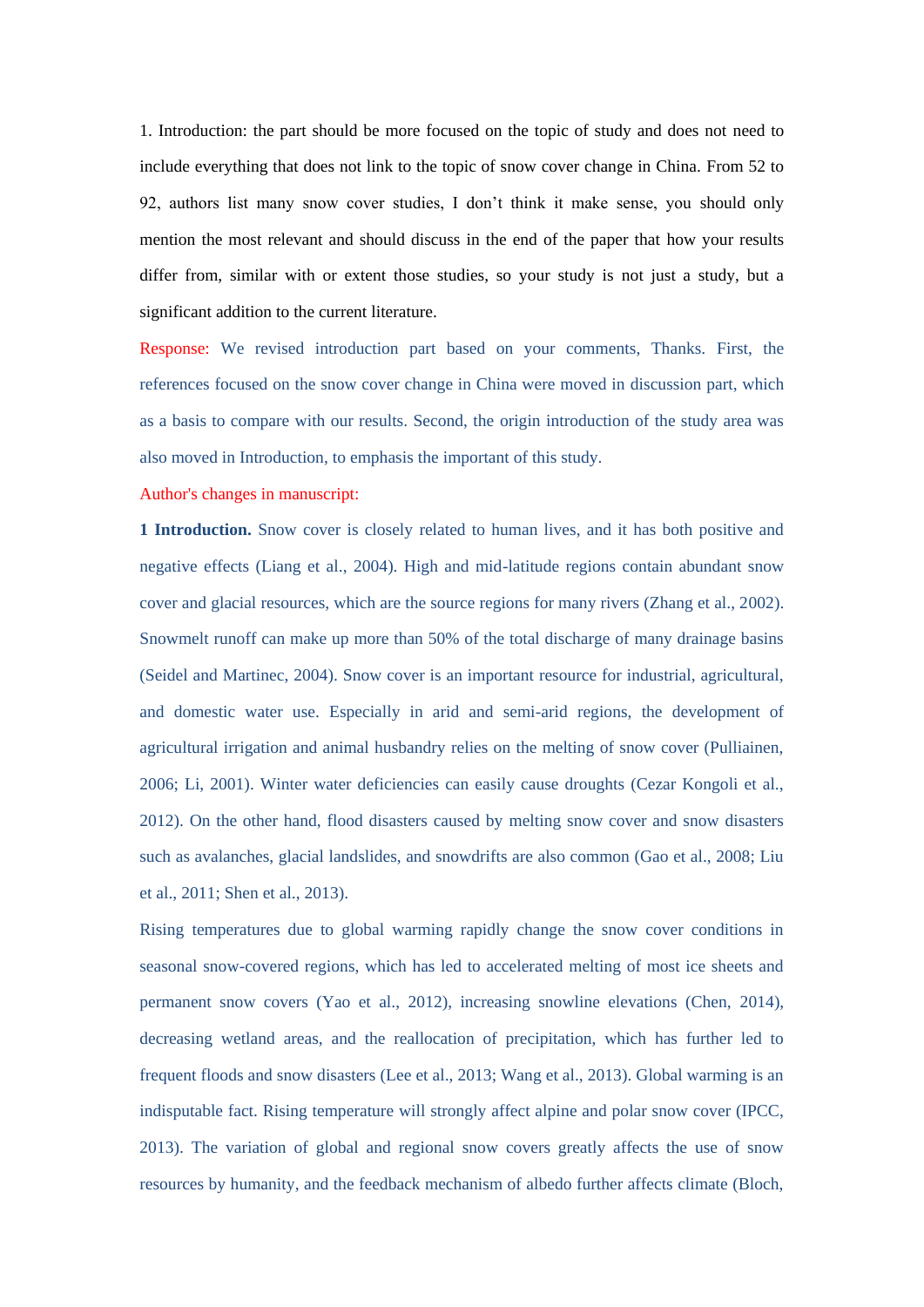1964; Robinson, 1997; Nolin and Stoeve, 1997). Several studies have indicated that the snow cover in the alpine regions in China affect the atmospheric circulation and weather systems in East Asia and further affect the climate in China (Qian et al., 2003; Zhao et al., 2007). Alpine snow cover has important implications for hydrology, climate, and the ecological environment (Chen and Liu, 2000; Hahn and Shula, 1976).

China is large, and its snow-covered regions are widely distributed geographically. North Xinjiang, Northeast China-Inner Mongolia, and the Tibetan Plateau are the 3 major regions with seasonal snow cover in China (Wang et al., 2009). They are also the major pasturing regions. Winter and spring snowfalls are the major water resources in north Xinjiang and the Tibetan Plateau (Pei et al., 2008; Chen et al., 1991; Wang et al., 2014). Heavy snowfall can also cause severe snow disasters and large numbers of livestock deaths (Liu et al., 2008; Chen et al., 1996). Floods caused by melting snow cover also frequently occur in the spring, severely limit the development of grassland animal husbandry and affect the safety of human lives (Shen et al., 2013). Therefore, accurate acquisition of snow-covered area (SCA) and SD information is significant for understanding climate change and the hydrological cycle, conducting water resource surveys, and preventing and forecasting snow disasters in China.

Recent studies of the distribution and variation of snow cover in China have progressed greatly, but they have mainly focused on the Tibetan Plateau, Xinjiang, and Northeast China (Chen and Li, 2011). Furthermore, the results from different snow cover datasets are slightly different, and the snow cover variations in different regions are also different. MODIS data, which have high spatial and temporal resolution, have been widely used in the remote sensing fields of ecology, atmospheric science, and hydrology. However, clouds strongly interfere with optical sensors. Hence, we cannot directly use snow cover products acquired by optical sensors to effectively quantify SCA. Passive microwaves can penetrate clouds and are not affected by weather. However, the coarse resolution of passive microwave products greatly limits the accuracy of regional snow cover monitoring. Therefore, cloud removal and downscaling are effective approaches for enhancing the accuracy of snow cover monitoring using optical and passive microwave products, respectively.

This study used the MODIS daily snow cover product and passive microwave SD data to produce a daily cloudless SCA product and a downscaled SD product with a 500 m spatial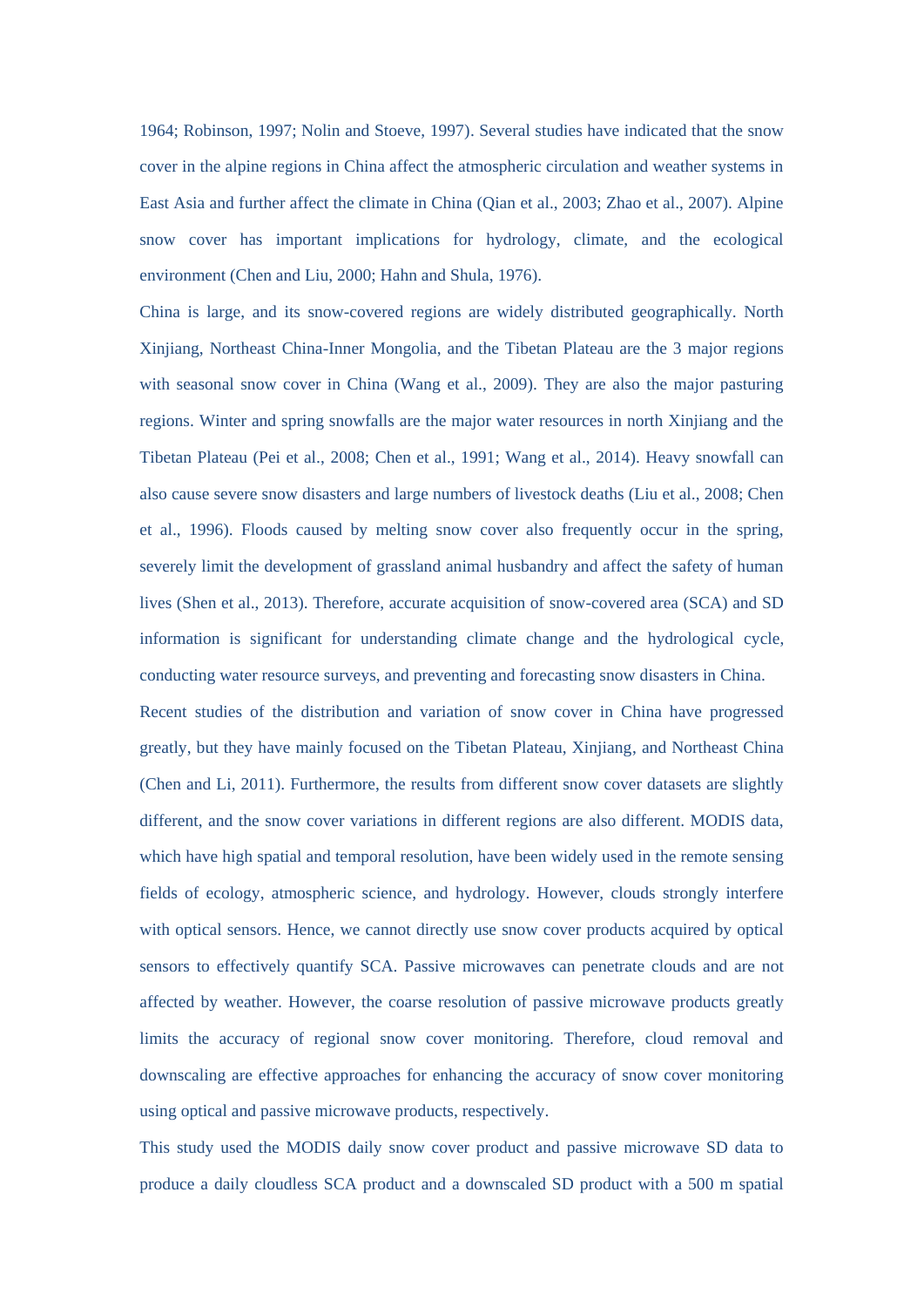resolution. The integrated daily snow products are used to analyze the temporal and spatial variations of the snow cover in China from December 2000 to November 2014 and quantitatively evaluate the variation of SCA, snow-covered days (SCDs), and average SD to provide a basis for further understanding the interaction between climate and snow cover under the background of globe warming in China.

2.1 study area: you include "why your study is important" here, but you do not need to repeat here again and it should be in the introduction. It is clear based on the figure 1, you should basically talk more about the elevation distribution, a little bit about the population distribution and economy, etc: ::

Response: Did as you suggested. We moved this paragraph in the introduction, and rewrote the study area based on your suggestion. Thanks a lot.

Author's changes in manuscript:

2.1 **Study area**. China has a large area and a large population. Its relief is high in the west and low in the east. Mountains, plateaus, and hills account for approximately 67% of the land area, and basins and plains account for approximately 33%. The mountains are mostly oriented east-west and northeast-southwest, including the Altun Mountains, Tianshan, Kunlun, Karakoram, Himalaya, Yinshan, Qinling, Nanling, Daxing'anling, Changbaishan, Taihang, Wuyi, Taiwan, and Hengduan. The Tibetan Plateau, which has an average elevation of more than 4000 m, is located to the west and is known as the "Roof of the World". Mount Everest is 8844.43 m tall and is the highest mountain in the world. To the north and east, Inner Mongolia, the Xinjiang area, the Loess Plateau, the Sichuan Basin, and the Yunnan-Guizhou Plateau are second-stage terrains of China. The region from east of the Daxing'anling-Taihang-Wushan-Wuling-Xuefeng Mountains to the shoreline mostly contains third-stage terrains composed of plains and hills with an average elevation of less than 1000 m. The multi-year stable snow cover is mainly distributed in the Tibetan Plateau, Northeast China and Inner Mongolia, and northern Xinjiang and covers a total area of 4,200,000 km2. This snow cover forms the major reservoirs for the seasonal snow-cover water resources in China (Li et al., 1983).

3. Results: The current organization is very confusing and not easy to follow. You should reorganize the content into: snow covered days, snow covered area, snow depth. One at a time,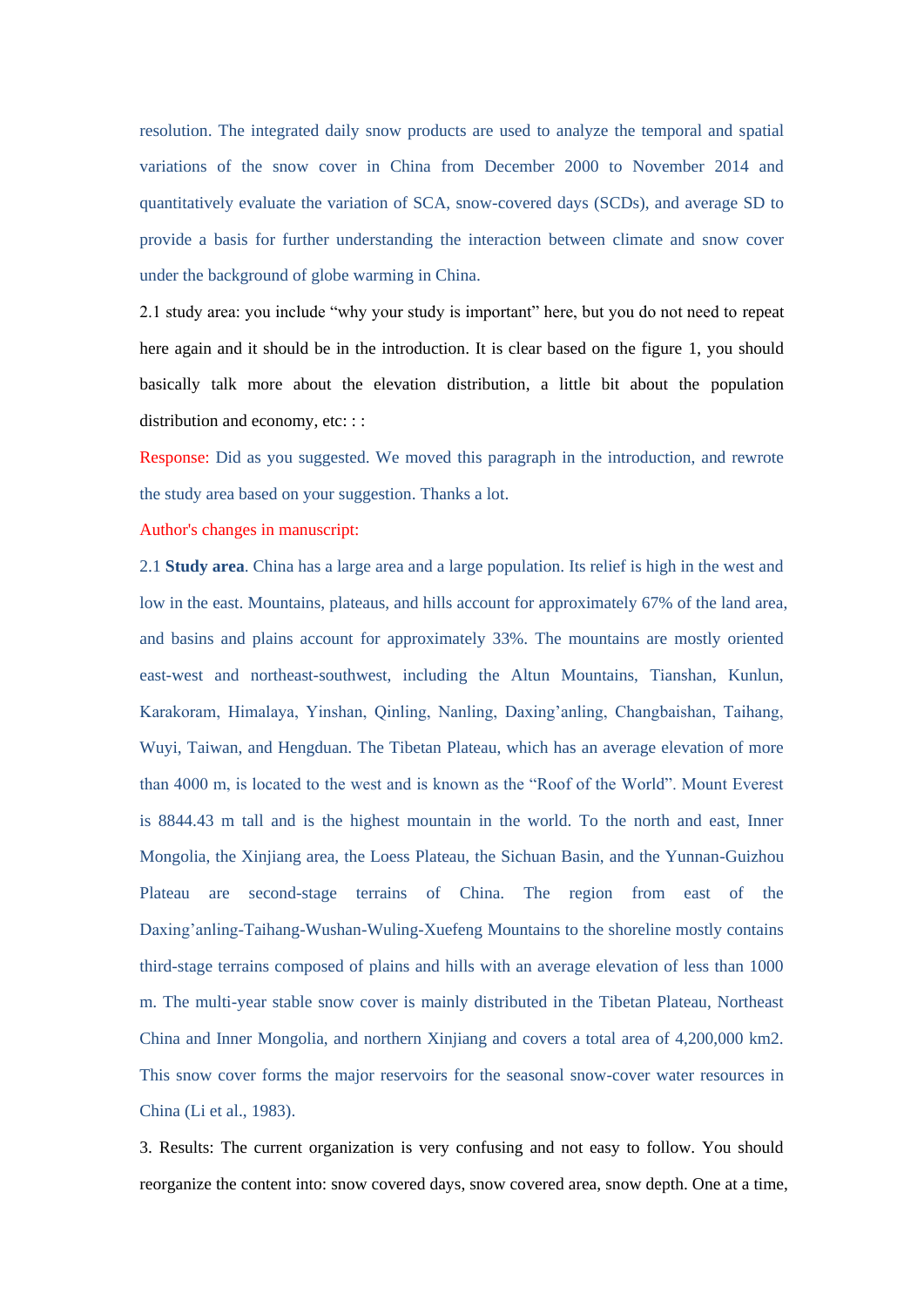### not mixing them together.

Response: We re-organized the Results as you suggested. The SCA, SCD, and the SD were separated as three parts of results in the revised manuscript. We fully agreed with your suggestion, thanks a lot.

Author's changes in manuscript:

The structure of the revised manuscript is as follows:

### **1 Introduction**

# **2 Materials and Methods**

- **2.1 Study area**
- **2.2 Remote sensing snow products**
- **2.3 Cloud removal and downscaling algorithms**
- **2.4 Analysis of the snow cover variation**

## **3 Results**

- **3.1 Snow-Covered Area**
- **3.2 Snow-Covered Days**

**3.3 Snow Depth**

### **4 Discussion**

### **5 Conclusion**

4. You need a discussion section, to put your results in the big picture of literature, how your results differ from, similar as, or extent in certain degree of the current literature. You also need to include a paragraph on the possible explanations to the observed change, difference, or extension.

Response: A discussion section was added this time.

Author's changes in manuscript:

4 Discussions

Snow cover is widely distributed in China. Researchers have conducted numerous studies on the variation of the snow cover in China using remote-sensing snow cover data from various satellites. By combining the MODIS Terra and Aqua snow cover data, Liu et al. (2012) studied the spatial stability of the three major snow-covered regions in China for 2001–2010 and analyzed the characteristics of the seasonal and annual snow cover variations. The results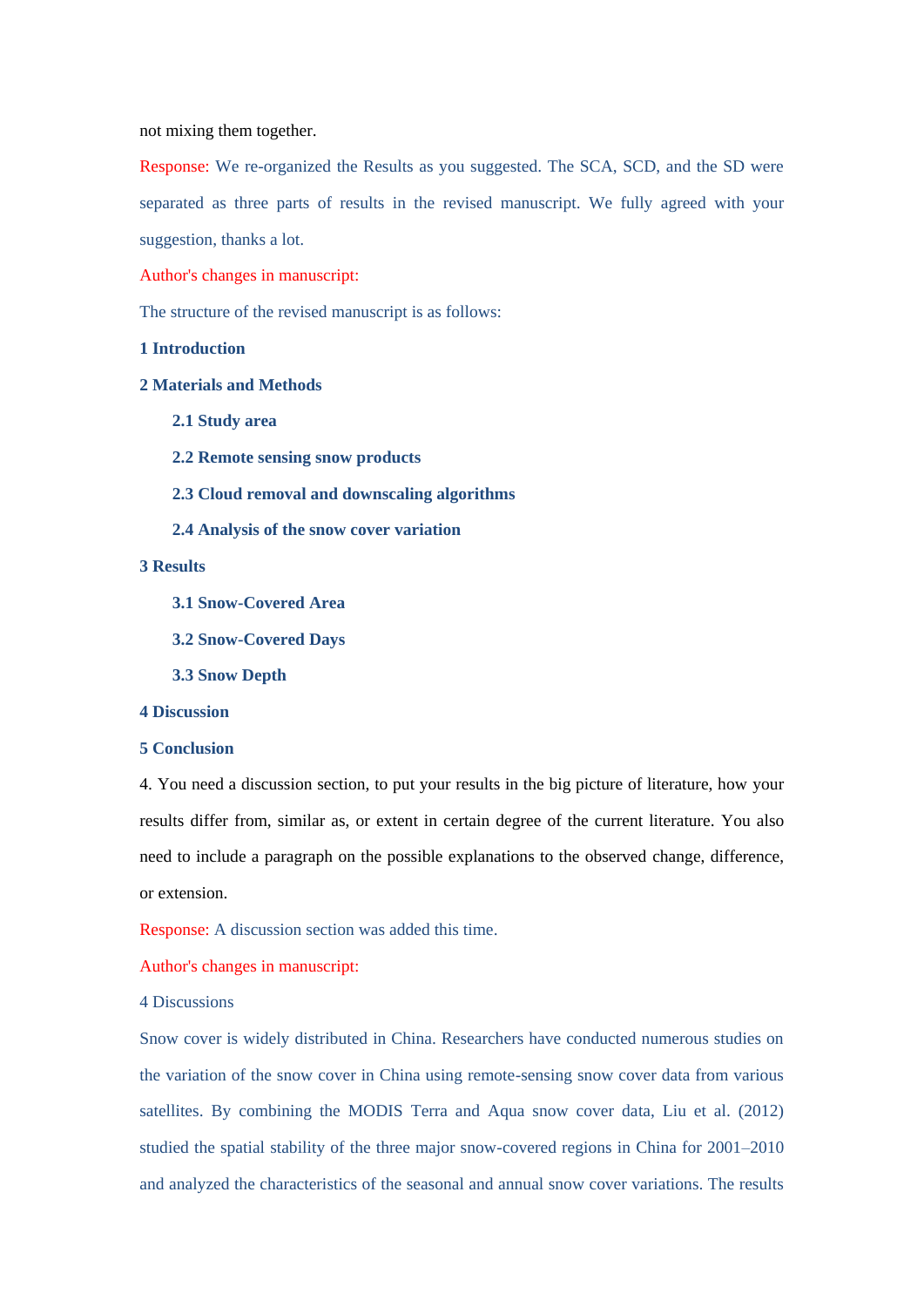indicated that the snow cover stabilities in the three major snow-covered regions were in the order of Xingjiang > Northeast China-Inner Mongolia > Tibetan Plateau. The stable SCA in China did not change significantly. Wang et al. (2012) used combined MODIS and AMSR-E data to obtain a cloudless snow cover product and analyzed the temporal and spatial distributions of the snow cover in the arid regions in China for 2002–2009. The results indicated that the SCA in the stable snow-covered regions did not change significantly, whereas the unstable snow-covered regions had large annual variations in the SCA. The results of this study indicated that the average annual SCA did not change significantly. The stable snow-covered regions in China (60 < SCD  $\leq$  350) were primarily located in Northeast China-Inner Mongolia, north Xinjiang, and the high mountains in the Tibetan Plateau, and the stable snow area did not change significantly during 2001-2014.

Che et al. (2005) used the SD data that were inverted from SSM/I passive microwave data to analyze the snow cover distribution and variations in China for 1993–2002. The results indicated that the snow cover reservoir in China did not increase or decrease significantly over that ten-year period. The winter snow cover reservoir was mainly located in the three major stable snow-covered regions of Xinjiang, the Tibetan Plateau, and Northeast China. Dai et al. (2010) indicated that the number of SCDs and the SD in China increased between 1978 and 2005. The western Tibetan Plateau was a sensitive region with an abnormal variation in SCDs, whereas north Xinjiang, the mountainous regions in Northeast China and the east-central Tibetan Plateau were sensitive regions with abnormal SD variations. Dou et al. (2010) used the MODIS snow cover product to study the Tianshan Mountains in China, and indicated that the SCA in the Tianshan Mountains increased slightly; the increase was especially significant in the winter. Furthermore, the snow cover decreased in the regions at with elevation of  $\geq 4000$  m and increased in the regions with elevation of  $< 4000$  m. This study found similar results, but the significant increase in SCDs was observed in the spring, not in the winter. Wang et al. (2015) used the MODIS cloudless synthesized snow cover product to further study the Tibetan Plateau and showed that the maximum SCDs and the perennial SCA in the plateau region decreased, the SCA increased, and the variations in temperature and precipitation significantly affected the plateau snow cover. The study by Basang et al. (2012) on the variation of snow cover in Tibet indicated that from 1980 to 2009,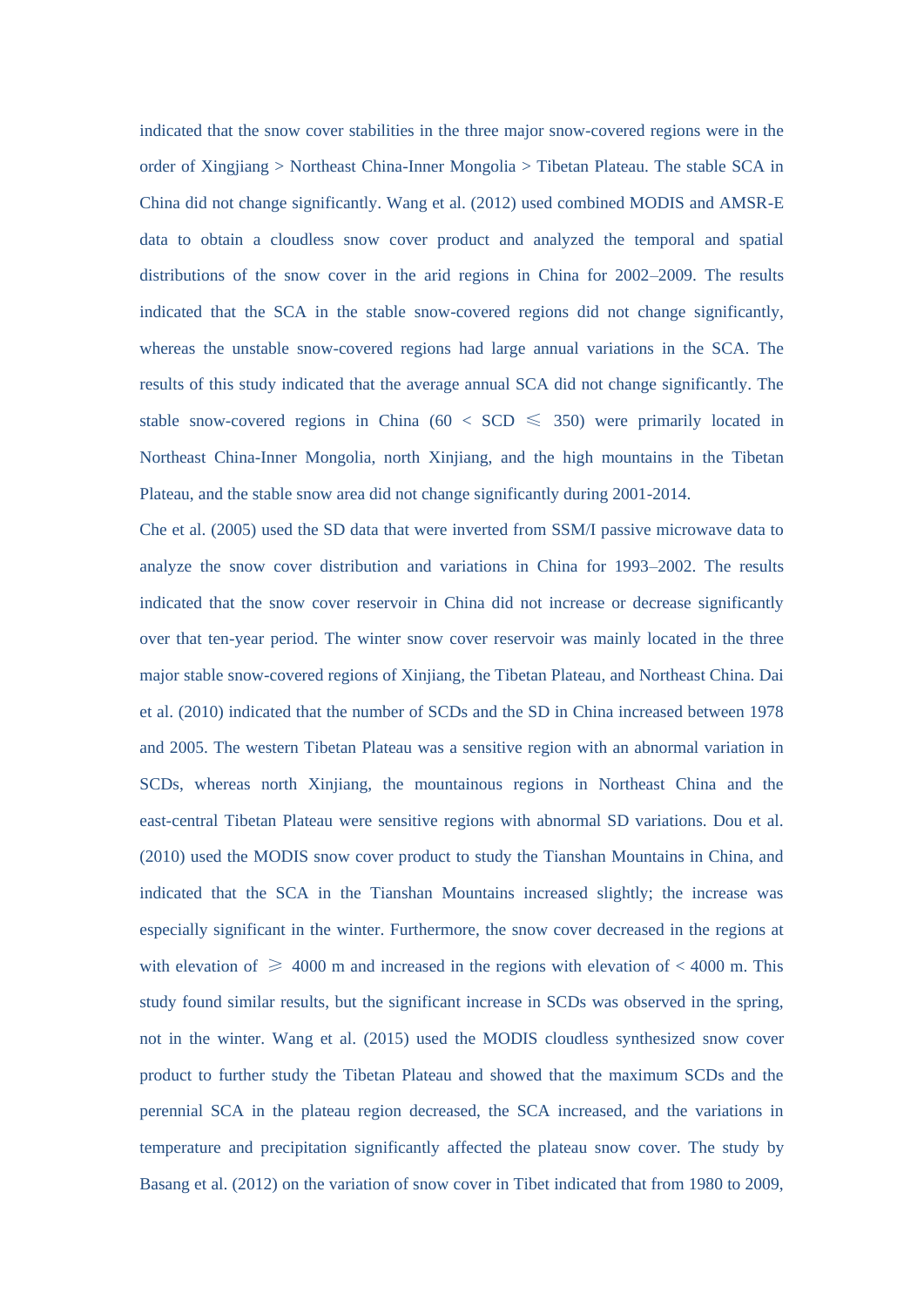the SCDs and maximum SD in Tibet decreased. The decrease was very significant after the start of the 21th century. The variations were slightly different in different seasons, and the results observed by different remote-sensing satellites were also different. The NOAA data showed that the snow cover decreased during the winter and summer and increased during the spring and fall. The MODIS data showed that the snow cover decreased during the summer, spring, and winter, and only increased during the fall. Our study showed that over the past 14 years, the SCDs and SD decreased primarily in the hinterlands of the Tibetan Plateau, and increased in the southwest and southeast margins of the Tibetan Plateau. Studies based on long time series of observations by ground stations have indicated that the number of SCDs and the SD in Northeast China increased every year (Chen and Li, 2011; Yan et al., 2015; Ke et al., 2016), which is consistent with our results for Northeast China over the past 14 years.

The response of snow cover to global climate change has always been a popular topic among researchers in China and abroad. Aided by high-temporal-resolution optical and passive microwave remote-sensing data, researchers can simply and rapidly monitor the dynamic changes of snow cover over long periods of time. Previous studies have indicated that low-elevation regions were susceptible to the influence of precipitation, whereas high-elevation regions were more susceptible to the influence of temperature (Xu et al., 2007). As temperatures rise, precipitation increases, which leads to accelerations of snow melting rates in high-elevation regions and a decrease in the SCA. However, this pattern causes more moisture to participate in the atmospheric water cycle, which increases the precipitation in low-elevation regions and further increases the SCA. Thus, the snow cover increased significantly in South and Northeast China, and increased on the southwest margin and in the southeast region of the Tibetan Plateau, whereas the SCA in the north and northwest parts of the Tibetan Plateau generally decreased. However, Hu et al. (2013) indicated that the snow cover in north Xinjiang exhibited a good negative correlation with temperature but an insignificant correlation with precipitation. Therefore, the snow cover in Xinjiang has decreased overall with global warming.

The paper needs a thorough English edits and I only catch a few below and will do a detailed comments after the first revision. Line13, change "for December : : :" to "from the period of December: : :" L14, change "the snow cover" to "snow cover" L15, change "indicated" to